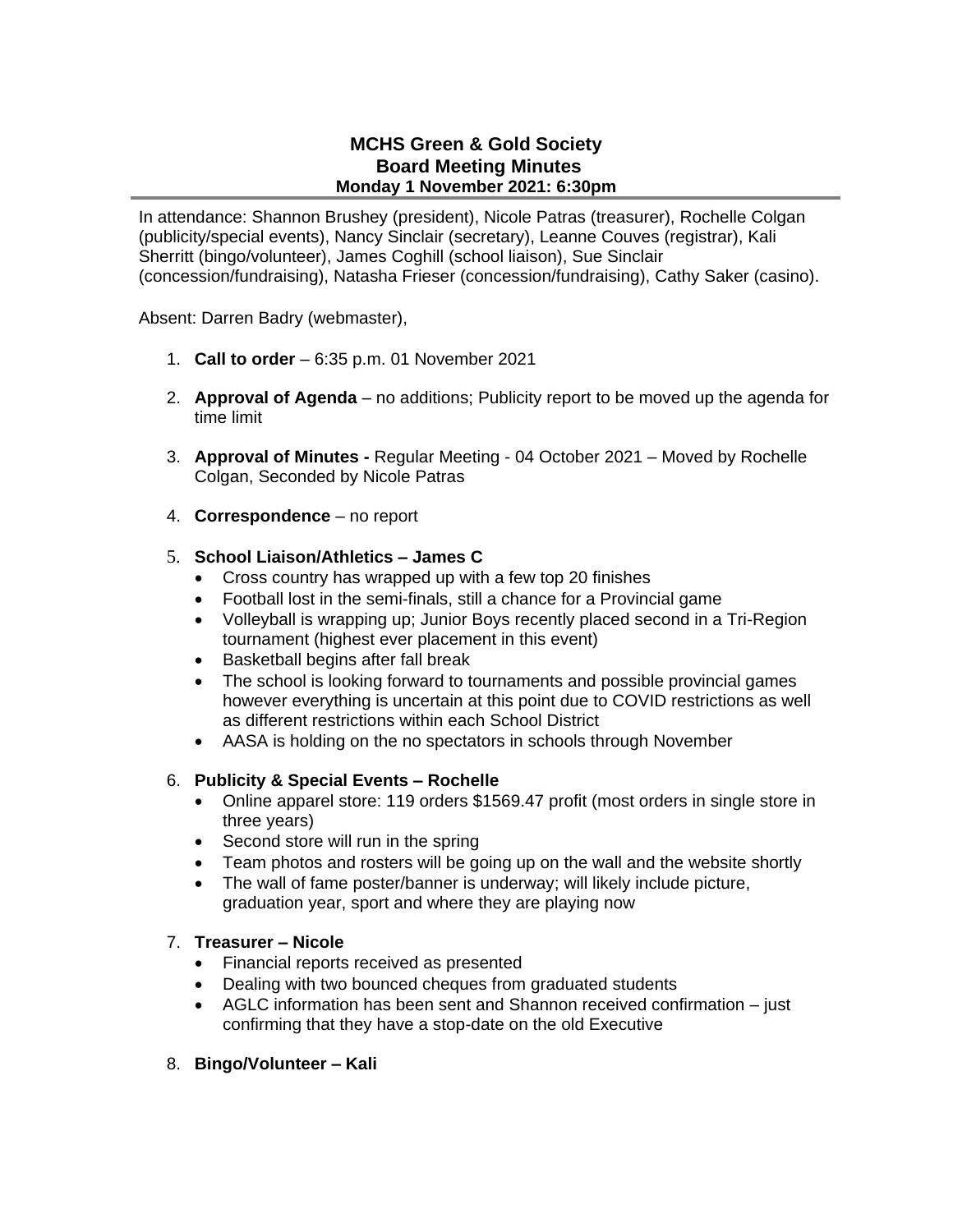- First bingo was not super smooth as training needs to be ramped up but there is a plan in place
- There are new points of contact at the Bingo hall
- Cage training is coming up on November 13 and December 4 Darren will post these dates on the website
- Because we cannot store credit cards on RAMP, should we be looking at volunteer cheques again? Consensus was yes – motion below
- We also need some verbiage on the website about the commitment to volunteer positions and how it is the responsibility of the scheduled volunteer to either find a replacement or pay for a replacement in the event they cannot show up. A noshow will result in the volunteer cheque being cashed – Kali will work on the wording and send it out via email for group feedback before having Darren post it
- The priority right now is catching up from last year on outstanding bingo shifts
- Question: should we keep the summer bingos? tabled to next meeting
- Question: when should we expect new RAMP registrations? about one week after tryouts so end of November/beginning of December
- James would like the volunteer cheque request to be part of the registration package for basketball – James will confirm points for the season and get back to the Executive

MOTION: Leanne Couves motioned to collect volunteer cheques from the 2021-22 basketball players choosing to fundraise (as opposed to paying in full) at a rate of one \$175.00 cheque per point, to be left un-dated and to be cashed on June 25, 2022 in the event the volunteer commitment is not met. Following the basketball season, the volunteer cheque motion will be re-visited for future sports and years. Seconded by Kali Sherritt with all in favour.

### 9. **Registrar – Leanne**

- Athlete balances from the last three years (points converted to dollar value): have been able to collect about \$3,000 in either cash or bingo sign-up ; still pursuing current grade 12 students as the priority; will pursue current grade 11s following
- Only one of 57 volleyball players has not registered and paid but the family is working with Leanne and James
- Five of the 57 volleyball players paid cash so are not registered through RAMP but Leanne is able to add them to the system manually so we have their contact information – this is in progress

MOTION: Leanne Couves motioned that we halt the pursuit of approximately \$6,000 in outstanding fees from students who are long-passed graduation, have no siblings at Memorial, and/or have no contact information on file, understanding that these students will be taken off the collection and call lists and noted in the minutes as a loss of funds. Seconded by Nicole Patras with all in favour.

- 10. **Webmaster – Darren** -no report
- 11. **Casino/Gaming – Cathy** -no report
- 12. **Concession – Sue and Natasha**